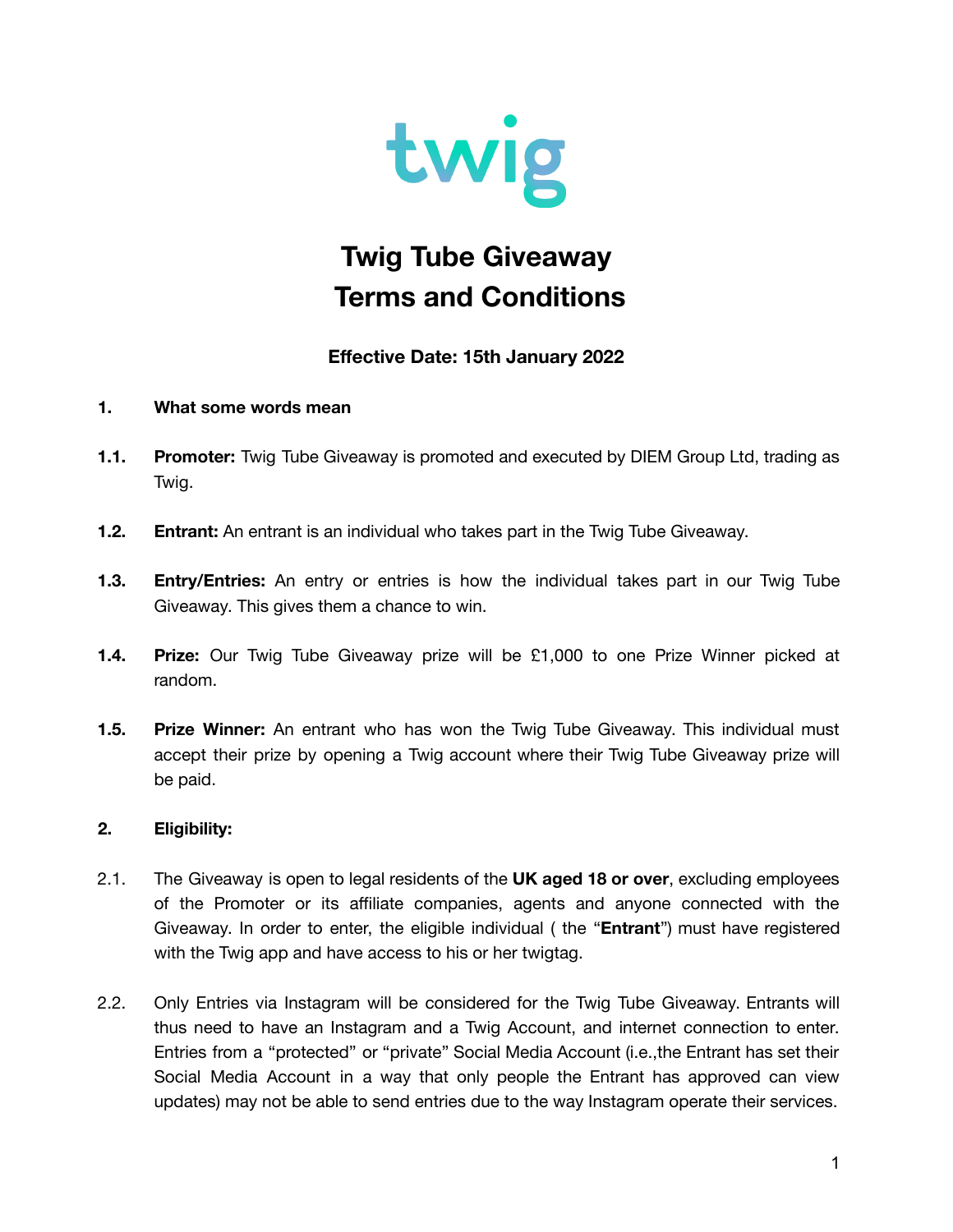2.3. Entrants may not submit an Entry on behalf of someone else. By submitting an Entry, the Entrant represents and warrants that the Entrant meets all eligibility criteria for participation in the Twig Tube Giveaway .

#### **3. How to enter**

- 3.1. The Twig Tube Giveaway is free to enter and no purchase is necessary.
- 3.2. To participate and enter this Giveaway, you will need an Instagram account as well as a Twig Account. The Giveaway will begin on the 19th November 2021 at 09:00 and ends on 22nd November 2021 at 23:59.
- 3.3. If you don't already have a Twig Account, visit <https://twigcard.com> or visit your [App](https://apps.apple.com/us/app/twig-your-bank-of-things/id1537416372) [Store](https://apps.apple.com/us/app/twig-your-bank-of-things/id1537416372) or [Google](https://play.google.com/store/apps/details?id=org.cartediem.app&hl=en_GB&gl=US) Play Store and download Twig - Your Bank of Things. It is free to download Twig and to create a Twig Account. By submitting your information and creating a Twig Account, you will be required to agree to the Promoters terms of [service](https://twigcard.com/terms_conditions.pdf) and [Privacy](https://twigcard.com/privacy_policy.pdf) Policy. If you do not agree to the Promoters terms of service and privacy notice, you cannot create a Twig Account. Having a Twig Account is defined as having registered with the app and having successfully passed the identity verification in the Settings section of the app.
- 3.4. If you do not already have an Instagram account, visit [www.Instagram.com](http://www.instagram.com) to create one. There is no cost involved in the creation of an Instagram account. By submitting your information and creating an Instagram account, you will be required to agree to the Instagram terms of service and privacy notice. If you do not agree to Instagram's terms of service and privacy notice, you cannot create an Instagram account.
- 3.5. To enter the Giveaway, eligible individuals ("Entrants") must follow the official Twig Account on Instagram and: (1) leave a comment on Twig's [Instagram](https://www.instagram.com/twigofficial/?hl=en-gb) page specifically on the post promoting this Giveaway, that includes the Entrant's twigtag (twig username) (the "**Entry**"); (2) post a story on your Instagram account featuring content of the Twig Tube campaign, @twigofficial tagged and the Entrant's twigtag .
- 3.6. The Promoter may disqualify entries if the Entry or related twigtag includes inappropriate, offensive, or other derogatory language or information. The Promoter reserves the right to remove, reject, or disqualify (along with the entrants who submitted them) any Entry or related twigtag which, in its opinion, (a) violates any of the rules outlined in this document, the terms of service and privacy policy of Instagram, or the [Twig](https://twigcard.com/terms_conditions.pdf) Seller [Terms](https://twigcard.com/terms_conditions.pdf) or [Privacy](https://twigcard.com/privacy_policy.pdf) [Policy](https://twigcard.com/privacy_policy.pdf) of the Promoter, (b) infringes, misappropriates, or violates any rights of any third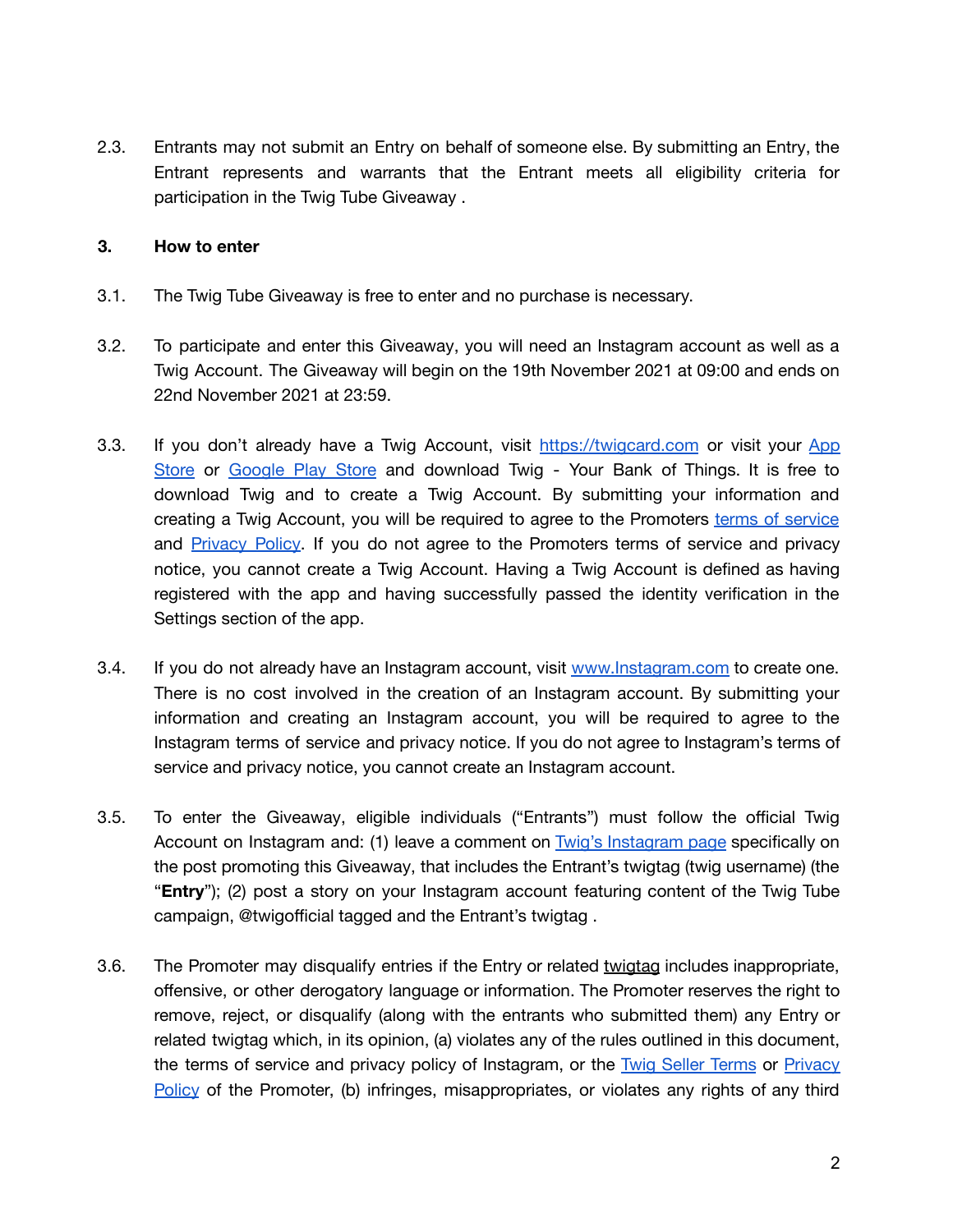party including, without limitation, patent, copyright, trademark, trade secret, or right of privacy or publicity, or (c) is otherwise inappropriate for inclusion in the Giveaway.

#### 3.7.

The Promoter will not be liable for any delay or failure to comply with its obligations for reasons beyond its reasonable control arising from but not limited to Acts of God, global or regional epidemic or pandemic, adverse weather conditions, fire, industrial dispute, war, terrorist activity, hostilities, political unrest, riots, civil commotion, plague or other natural calamities, or any other circumstances of the Promoter.

- 3.8. For purposes of this Giveaway, only Entries that are recorded through Instagram's servers will be considered. Other proof of submitting an Entry (such as a printed or copied screenshots or messages) does not constitute proof of actual receipt of the Entry for purposes of this Giveaway. Proof of sending the entry will not be accepted as proof of delivery. The Instagram database clock will be the official timekeeper for this Giveaway.
- 3.9. The Prize Winner will be contacted via Direct Message and/or be announced on our Instagram story on the 29.01.22.
- 3.10. Provided no objection from the winner is received, a winners list will be made available by the Promoter 4 weeks after the close of the Promotion Period, for a period of 8 weeks. The prize‑winners' names and counties of residence can be obtained by sending a SAE to 69 Wilson Street, London, EC2A 2BB. The winner can object to their surname or county of residence being published or request for the amount of information being published to be reduced during the Winner Notification process. However, without prejudice, the Promoter will provide winner information to the Advertising Standards Authority on reasonable request.
- 3.11. The Promoter may request that the winner participates in reasonable publicity arising from the Promotion. Participation is at the winner's discretion and is not a condition of Prize Acceptance
- 3.12. The Promoter will use each Entrant's personal details for the purpose of administering this Giveaway. As a condition of entering the Giveaway, each entrant gives consent for the Promoter and its agents to obtain and deliver his or her name, address and other information to third parties for the purpose of administering this Giveaway and complying with applicable laws, regulations, and rules. Such third parties may use your information for their own independent purposes in accordance with their own independent privacy practices. Except as otherwise outlined in these Twig Tube Giveaway Terms and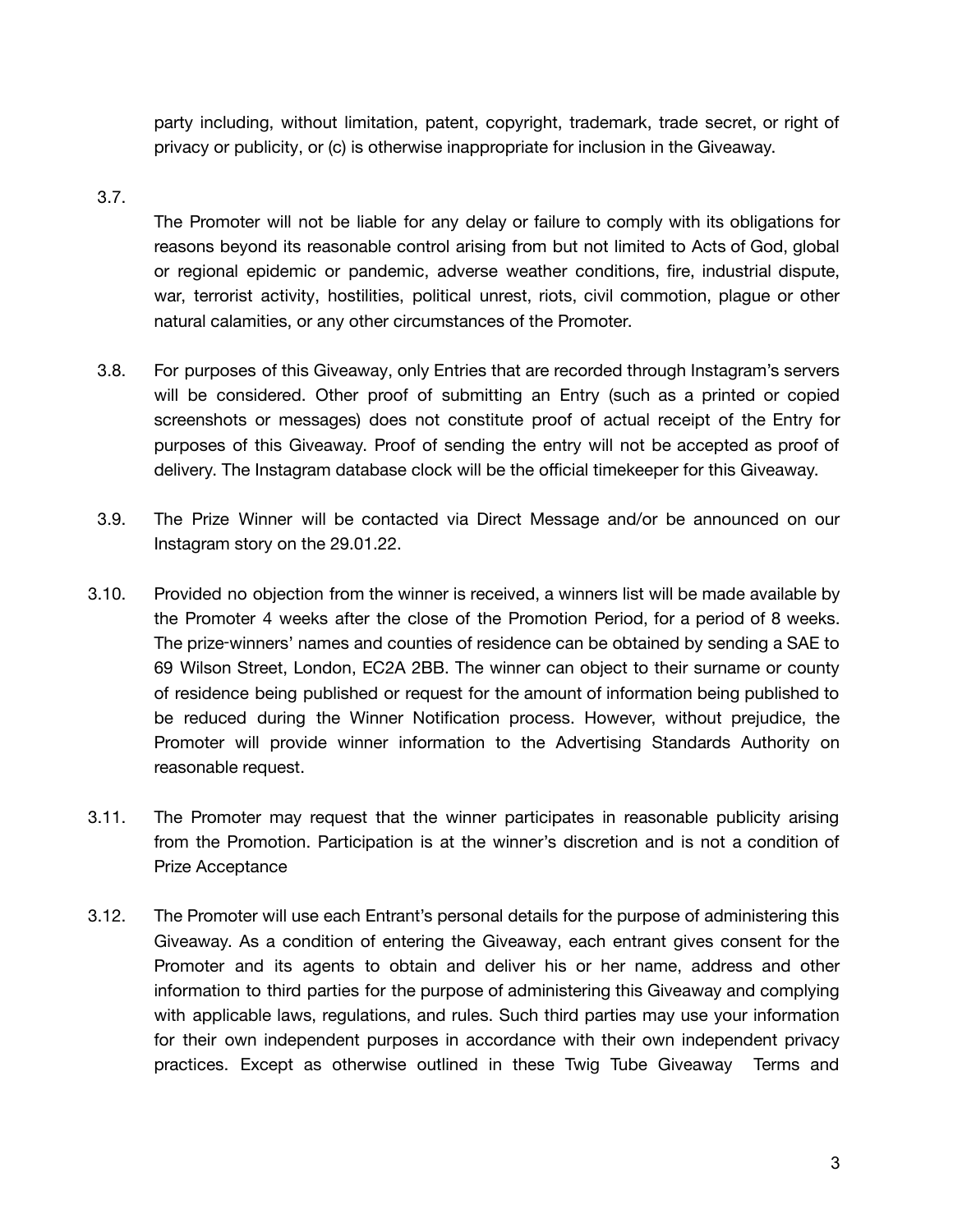Conditions, the Promoter will use personal information collected in connection with the Giveaway in accordance with its online [Privacy](https://twigcard.com/privacy_policy.pdf) Policy.

- 3.13. Entrants must not use multiple accounts to enter. Entries made by entrants using multiple accounts will be declared invalid and will be disqualified from this Giveaway. Entries that are generated by a macro, bot, or any other automated means will not be accepted and will be void. Entries made by any other individual or any entity or group, or originating at any other address, including but not limited to commercial Competitions, subscriptions, notification or entering service sites, will be declared invalid and disqualified for this Giveaway.
- 3.14. The Promoter does not accept any responsibility for any Entries that are incomplete, ineligible, illegible, corrupted, lost or delayed or are unable to be sent because of any other reason. Incomplete entries, and entries which do not satisfy the requirements of these terms and conditions, will be disqualified and will not be counted.
- 3.15. The Promoter is not responsible for any changes or unavailability of the Instagram service that may interfere with the Giveaway (including any limitations, any restrictions, or any conditions on the Promoter's ability to use Instagram for the Giveaway as set forth herein that are not acceptable to the Promoter) or ability of the Entrant to enter on time, receive notices or communicate with the Promoter via Instagram, in which case the Promoter, in its sole discretion, may terminate or modify the Giveaway. It is a potential Prize Winner's responsibility to set his or her Social Media Account as applicable, to accept contacts by Sponsor and to timely check such accounts for any Promoter direct messages.

# **4. The Prize**

4.1. The respective Prize (the "**Prize**") that can be won may differ between the Twig Tube Giveaways. All Prize details not specified in these Twig Tube Giveaway Terms and Conditions will be determined in the Promoter's sole discretion. The Promoter is not responsible for and will not replace any lost or stolen Prize or any Prize that is undeliverable or does not reach the Prize Winner because of incorrect or changed contact information. If the Prize Winner does not accept the entire Prize, the unaccepted part of the Prize will be forfeited and the Promoter will have no further obligation with respect to that Prize or portion of the Prize. The Promoter is not responsible for any inability of the Prize Winner to accept or use any Prize (or portion thereof) for any reason. No transfers or Prize substitutions will be made, except at the Promoter's sole discretion. No more than the stated Prize will be awarded. Participants may not assert the cost of winning any Prize, including cost of verification, redemption or travel. The Promoter accepts no liability for any publicity that may come from claiming or using a Prize.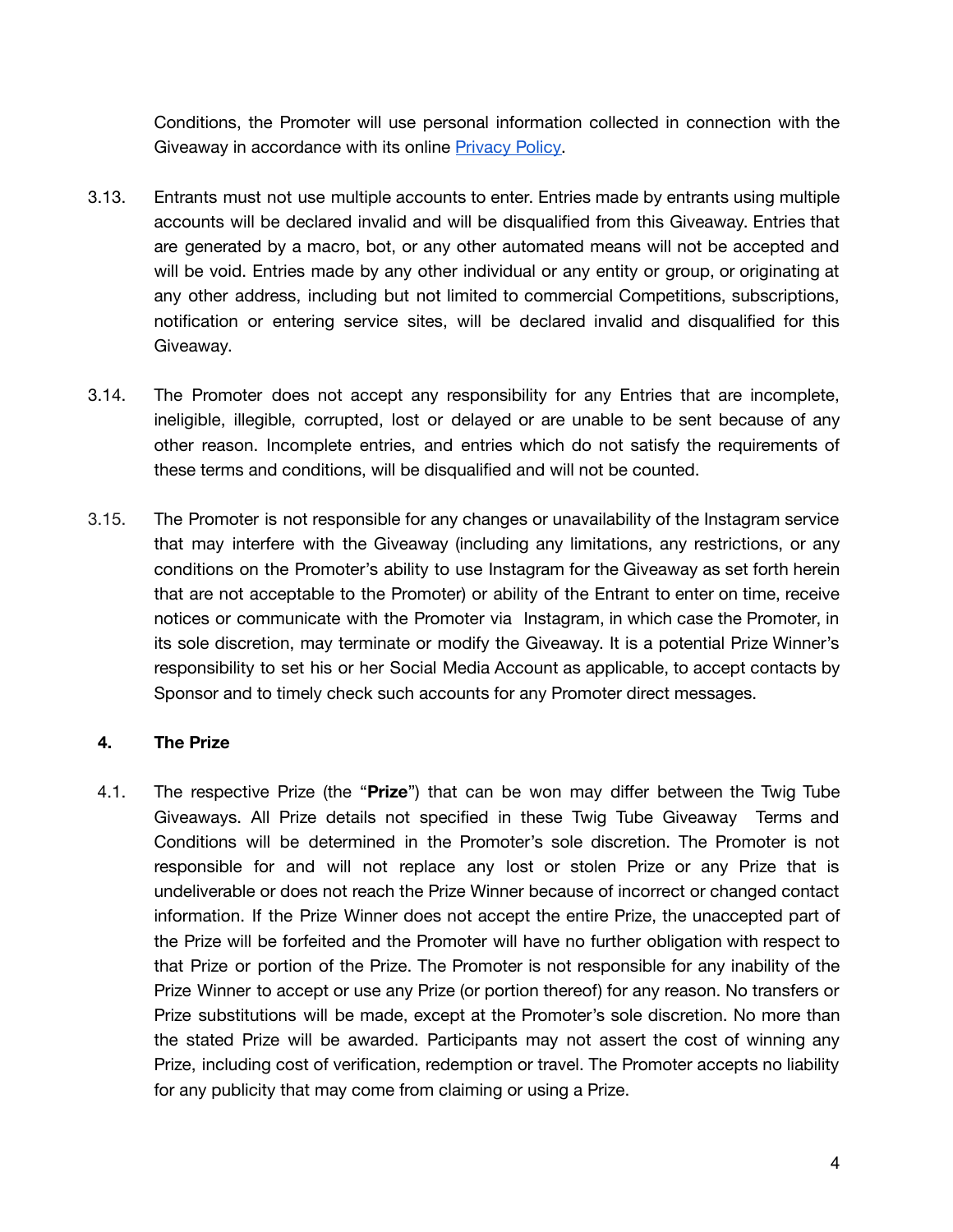### **5. Winner Selection**

5.1. The Prize Winner of the Twig Tube Giveaway will be chosen at **random**. Your odds of winning depend on the number of eligible Entries received.

# **6. Winner Notification**

- 6.1. The Prize Winners may be notified by receiving a direct message from the Promoter to their Instagram account with a request for their full name and address. Once the Prize Winner provides such information, winners who have not done so already will need to verify their identity in order to finish setting up their Twig Account. The Prize Winner will have 30 days to provide this information and verify their identity in order to claim their cash prize, which they will receive into their Twig Account.
- 6.2. If any Winner Notification or other Giveaway communication is rejected or returned as undeliverable, if a potential Winner cannot be reached after a reasonable attempt has been made by the Promoter (as determined by the Promoter in its sole discretion), if a Winner cannot attend or participate in any portion of the applicable Prize, the Prize will be forfeited in the Promoter's sole discretion and an alternate Winner may be selected (time permitting) based on the original method of winner selection in the Promoter's sole discretion. The Promoter may only look to three (3) alternate winners for the applicable Prize, at which point the applicable Prize may be deemed unclaimed and the Promoter will have no further obligation with respect to such Prize. The Promoter reserves the right to modify the notification procedures in connection with the selection of any alternate potential Winner.
- 6.3. If legitimately claimed in compliance with the rules outlined in this document, the Prize will be awarded. To claim a Prize, a Prize Winner must follow the directions in his or her Winner Notification.

# **7. The Promoter's Liability**

- 7.1. So far as law permits, the Promoter and its associated agents exclude responsibility and all liabilities arising from:
	- (a) Any postponement or cancellation of the Giveaway
	- (b) Any changes to, supply of (including, without limitation, prizes which do not reach the intended recipient), or use of the Prize
	- (c) And act or default of any third-party supplier, which are beyond the Promoter's reasonable control